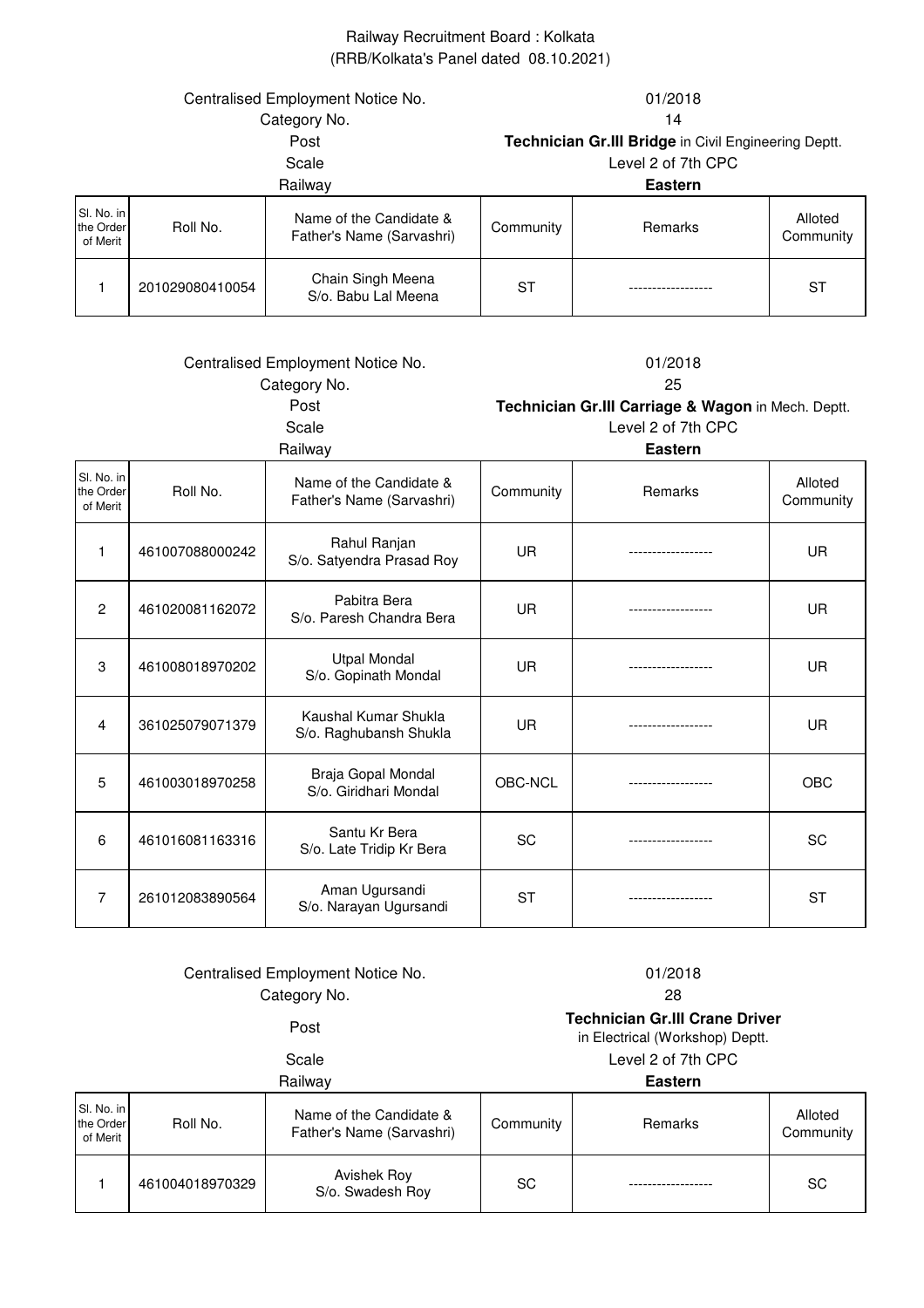Centralised Employment Notice No.

Category No. 31

01/2018

Post **Technician Gr.III Diesel Electrical** in Mech. Deptt.

### Scale Level 2 of 7th CPC

| Railway |                                     | <b>Eastern</b>  |                                                      |           |         |                      |
|---------|-------------------------------------|-----------------|------------------------------------------------------|-----------|---------|----------------------|
|         | SI. No. in<br>the Order<br>of Merit | Roll No.        | Name of the Candidate &<br>Father's Name (Sarvashri) | Community | Remarks | Alloted<br>Community |
|         |                                     | 361015079840088 | Nirakar Nayak<br>S/o. Nanda Kishore Nayak            | UR        |         | UR                   |
|         | 2                                   | 461002018970135 | Roki Banerjee<br>S/o. Raj Kumar Banerjee             | UR        |         | UR                   |

| Centralised Employment Notice No. |                 |                                                      | 01/2018   |                                                     |                      |  |  |
|-----------------------------------|-----------------|------------------------------------------------------|-----------|-----------------------------------------------------|----------------------|--|--|
|                                   | Category No.    |                                                      |           | 34                                                  |                      |  |  |
|                                   |                 | Post                                                 |           | Technician Gr.III Diesel Mechanical in Mech. Deptt. |                      |  |  |
|                                   |                 | Scale                                                |           | Level 2 of 7th CPC                                  |                      |  |  |
|                                   |                 | Railway                                              |           | <b>Eastern</b>                                      |                      |  |  |
| No. in<br>Order<br>Merit          | Roll No.        | Name of the Candidate &<br>Father's Name (Sarvashri) | Community | Remarks                                             | Alloted<br>Community |  |  |
| 1                                 | 361030021350012 | Kanhu Charan Hati<br>S/o. Gagan Kumar Hati           | OBC-NCL   |                                                     | <b>UR</b>            |  |  |
| $\overline{c}$                    | 261006079090922 | Rikki Yadav<br>S/o. Suresh Yadav                     | <b>UR</b> |                                                     | UR                   |  |  |
| 3                                 | 421027088260552 | Dipesh Kumar<br>S/o. Rajgrihi Sharma                 | <b>UR</b> |                                                     | <b>UR</b>            |  |  |
| 4                                 | 461028081162543 | Prodyut Majumder<br>S/o. Bijoy Krishna Majumder      | SC        |                                                     | SC                   |  |  |

### Centralised Employment Notice No. 01/2018 Category No. 37

SI. the of

Post **Technician Gr.III Diesel Mechanical (Workshop)**  in Mechanical Deptt.

Scale Level 2 of 7th CPC

# Railway **Eastern**

| SI. No. in<br>the Order<br>of Merit | Roll No.        | Name of the Candidate &<br>Father's Name (Sarvashri) | Community | Remarks           | Alloted<br>Community |
|-------------------------------------|-----------------|------------------------------------------------------|-----------|-------------------|----------------------|
|                                     | 171012083870151 | Dharmendra Kumar<br>S/o. Arvind Prasad Yadav         | OBC-NCL   |                   | UR                   |
| $\overline{2}$                      | 461010081163178 | <b>Rohit Kumar Shaw</b><br>S/o. Krishna Shaw         | OBC-NCL   |                   | UR                   |
| 3                                   | 461014079290231 | Champak Kirttaniya<br>S/o. Chintaharan Kirttaniya    | SC        | Railway Employee. | SC                   |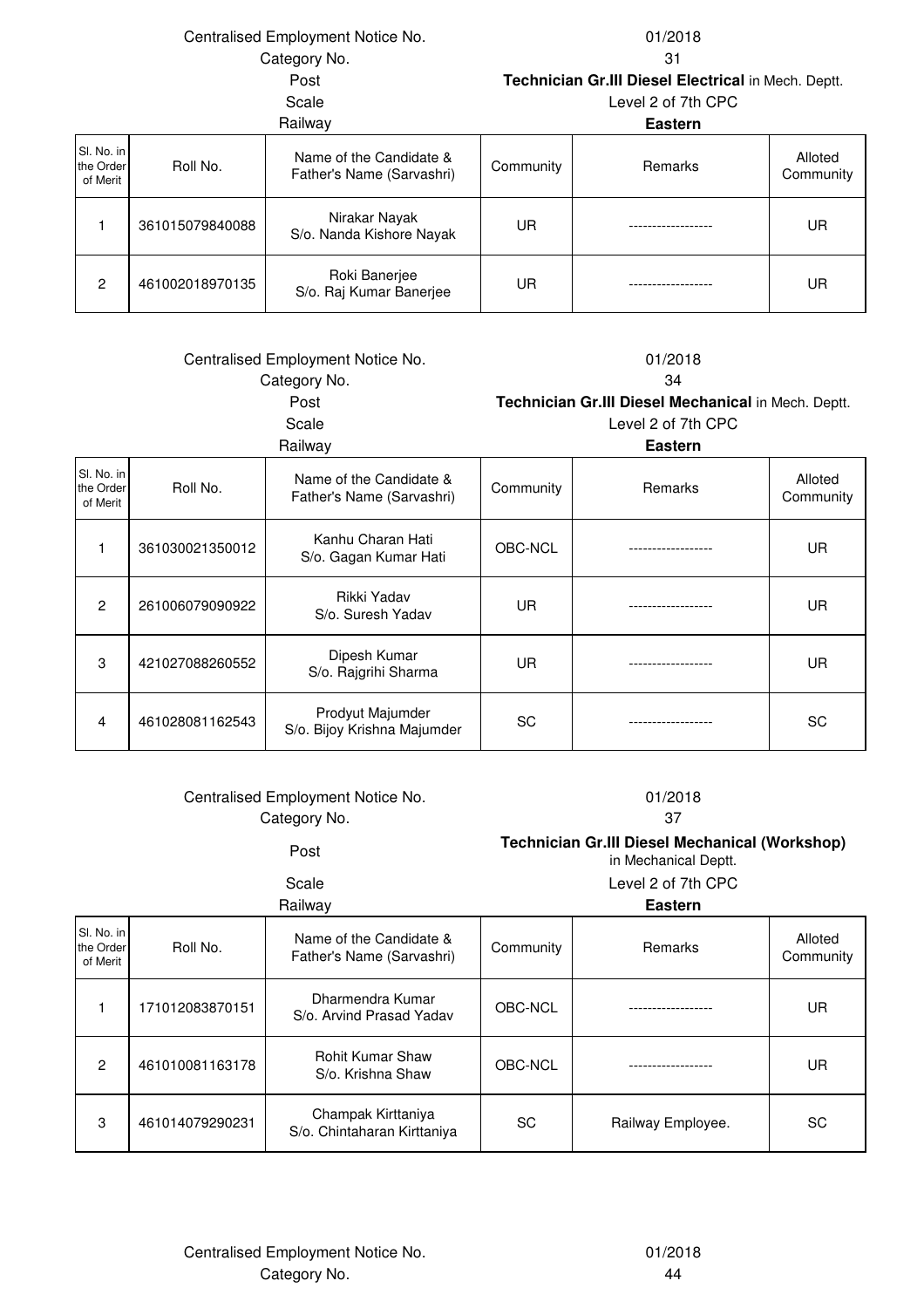## Post **Technician Gr.III Electrical (Workshop)**

in Electrical Deptt.

# Scale

Level 2 of 7th CPC

|  |                                     |                 | Railway                                              | <b>Eastern</b> |         |                      |
|--|-------------------------------------|-----------------|------------------------------------------------------|----------------|---------|----------------------|
|  | SI. No. in<br>the Order<br>of Merit | Roll No.        | Name of the Candidate &<br>Father's Name (Sarvashri) | Community      | Remarks | Alloted<br>Community |
|  |                                     | 381016087990288 | Mahesh Lal Meena<br>S/o. Shri Phool Meena            | ST             |         | ST                   |

### Category No. 47 Centralised Employment Notice No. 01/2018

# Post **Technician Gr.III Electrical / Power** in Elect. Deptt.

| ິ     |  |
|-------|--|
| Scale |  |

Level 2 of 7th CPC

| Railway                             |                 |                                                      | <b>Eastern</b> |         |                      |
|-------------------------------------|-----------------|------------------------------------------------------|----------------|---------|----------------------|
| SI. No. in<br>the Order<br>of Merit | Roll No.        | Name of the Candidate &<br>Father's Name (Sarvashri) | Community      | Remarks | Alloted<br>Community |
|                                     | 301016085730137 | Dhiraj Pandey<br>S/o. Shailendra Pandey              | UR             |         | UR                   |

## Category No. Centralised Employment Notice No. 01/2018

## 49

Post **Technician Gr.III Electrical / Train Lighting** 

in Electrical Deptt.

Scale Level 2 of 7th CPC

### Railway **Eastern**

| SI. No. in<br>the Order<br>of Merit | Roll No.        | Name of the Candidate &<br>Father's Name (Sarvashri) | Community | <b>Remarks</b> | Alloted<br>Community |
|-------------------------------------|-----------------|------------------------------------------------------|-----------|----------------|----------------------|
|                                     | 301002085730241 | Sandip Kumar<br>S/o. Baban Kumar                     | UR        |                | UR                   |
| $\overline{2}$                      | 461018081161556 | Rajeev Ranjan Sinha<br>S/o. Arun Kumar Sinha         | UR        |                | UR                   |
| 3                                   | 381027087630961 | Mantosh Yadav<br>S/o. Nageena Yadav                  | OBC-NCL   |                | <b>OBC</b>           |

## Category No. Centralised Employment Notice No. 01/2018

| egory No. | 52                                              |
|-----------|-------------------------------------------------|
| Post      | <b>Technician Gr.III Electrical / TRD (OHE)</b> |

in Electrical Deptt.

Scale Level 2 of 7th CPC

| Railway                             |                 |                                                      | <b>Eastern</b> |         |                      |
|-------------------------------------|-----------------|------------------------------------------------------|----------------|---------|----------------------|
| SI. No. in<br>the Order<br>of Merit | Roll No.        | Name of the Candidate &<br>Father's Name (Sarvashri) | Community      | Remarks | Alloted<br>Community |
|                                     | 461013003620264 | Nirupam Mondal<br>S/o. Late Nemai Mondal             | UR             |         | UR                   |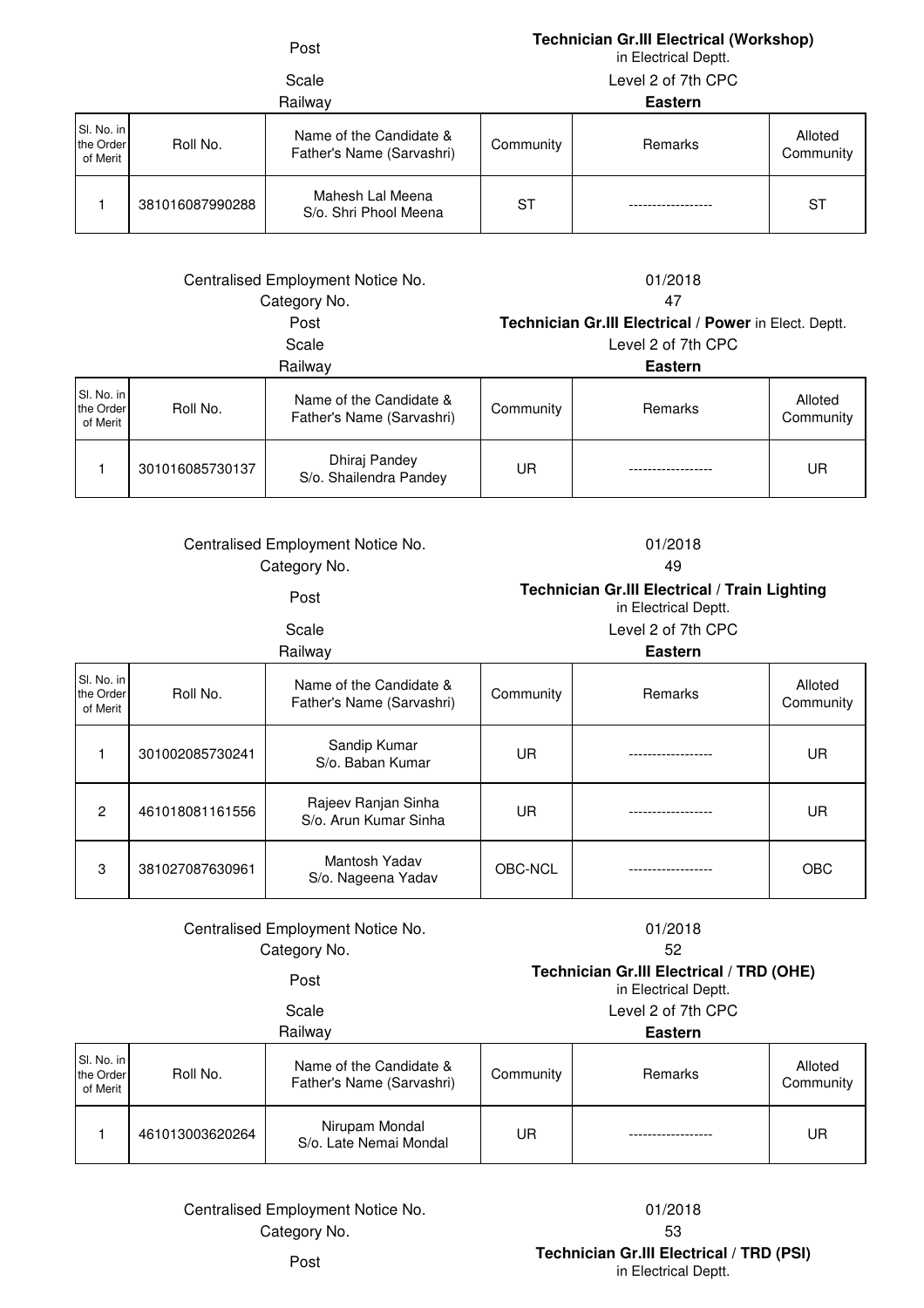|                                                                               |                 | Scale<br>Railway                                     |                                                                                                              | Level 2 of 7th CPC<br><b>Eastern</b>                                                    |                      |
|-------------------------------------------------------------------------------|-----------------|------------------------------------------------------|--------------------------------------------------------------------------------------------------------------|-----------------------------------------------------------------------------------------|----------------------|
| Sl. No. in<br>the Order<br>of Merit                                           | Roll No.        | Name of the Candidate &<br>Father's Name (Sarvashri) | Community                                                                                                    | Remarks                                                                                 | Alloted<br>Community |
| 1                                                                             | 461008079300372 | Sumanta Pal<br>S/o. Pasupati Pal                     | UR.                                                                                                          | Govt. Employee.                                                                         | UR.                  |
| Centralised Employment Notice No.<br>Category No.<br>Post<br>Scale<br>Railway |                 |                                                      | 01/2018<br>54<br>Technician Gr.III Electrical / TRS in Elect. Deptt.<br>Level 2 of 7th CPC<br><b>Eastern</b> |                                                                                         |                      |
| SI. No. in<br>the Order<br>of Merit                                           | Roll No.        | Name of the Candidate &<br>Father's Name (Sarvashri) | Community                                                                                                    | Remarks                                                                                 | Alloted<br>Community |
| 1                                                                             | 261024083200381 | <b>Bitoo Kumar</b><br>S/o. Sharma Tiwary             | UR.                                                                                                          | ------------------                                                                      | <b>UR</b>            |
| $\overline{2}$                                                                | 461014079300011 | Sandeep Koley<br>S/o. Dulal Chandra Koley            | UR.                                                                                                          | ------------------                                                                      | <b>UR</b>            |
| 3                                                                             | 461016079300318 | Sulobh Das Gupta<br>S/o. Joy Das Gupta               | UR                                                                                                           | -----------------                                                                       | UR                   |
| 4                                                                             | 151016042730329 | Shashi Kumar<br>S/o. Anik Saw                        | OBC-NCL                                                                                                      |                                                                                         | OBC                  |
| 5                                                                             | 301022078720667 | Chhotu Kumar<br>S/o. Raj Kumar Saw                   | OBC-NCL                                                                                                      | Railway Employee.                                                                       | OBC                  |
| 6                                                                             | 171008087470704 | Rajnish Kumar<br>S/o. Narendra Kumar                 | OBC-NCL                                                                                                      |                                                                                         | OBC                  |
| 7                                                                             | 301027083860223 | Raushan Kumar<br>S/o. Chandrashekhar Das             | SC                                                                                                           | Subject to production of ITI<br>Certificate from SCVT/NCVT<br>اللعامات المستملح والرابط | SC                   |

Category No. 57 Centralised Employment Notice No. 01/2018

8 461019019420096 Anupam Biswas

9 391017001410112 Naveen Dev

10 441028079430160 Hanuman Das Meena

Railway **Eastern** Post **Technician Gr.III EMU** in Electrical Deptt. Scale Level 2 of 7th CPC

before apptt.

S/o. Anadi Biswas SC ------------------ SC

S/o. Ganpat Lal Dev SC ------------------ SC

Hanuman Das Meena<br>S/o. Sohan Singh Meena  $\begin{vmatrix} S & S \end{vmatrix}$  ST  $\begin{vmatrix} S \end{vmatrix}$  ST  $\begin{vmatrix} S \end{vmatrix}$  ST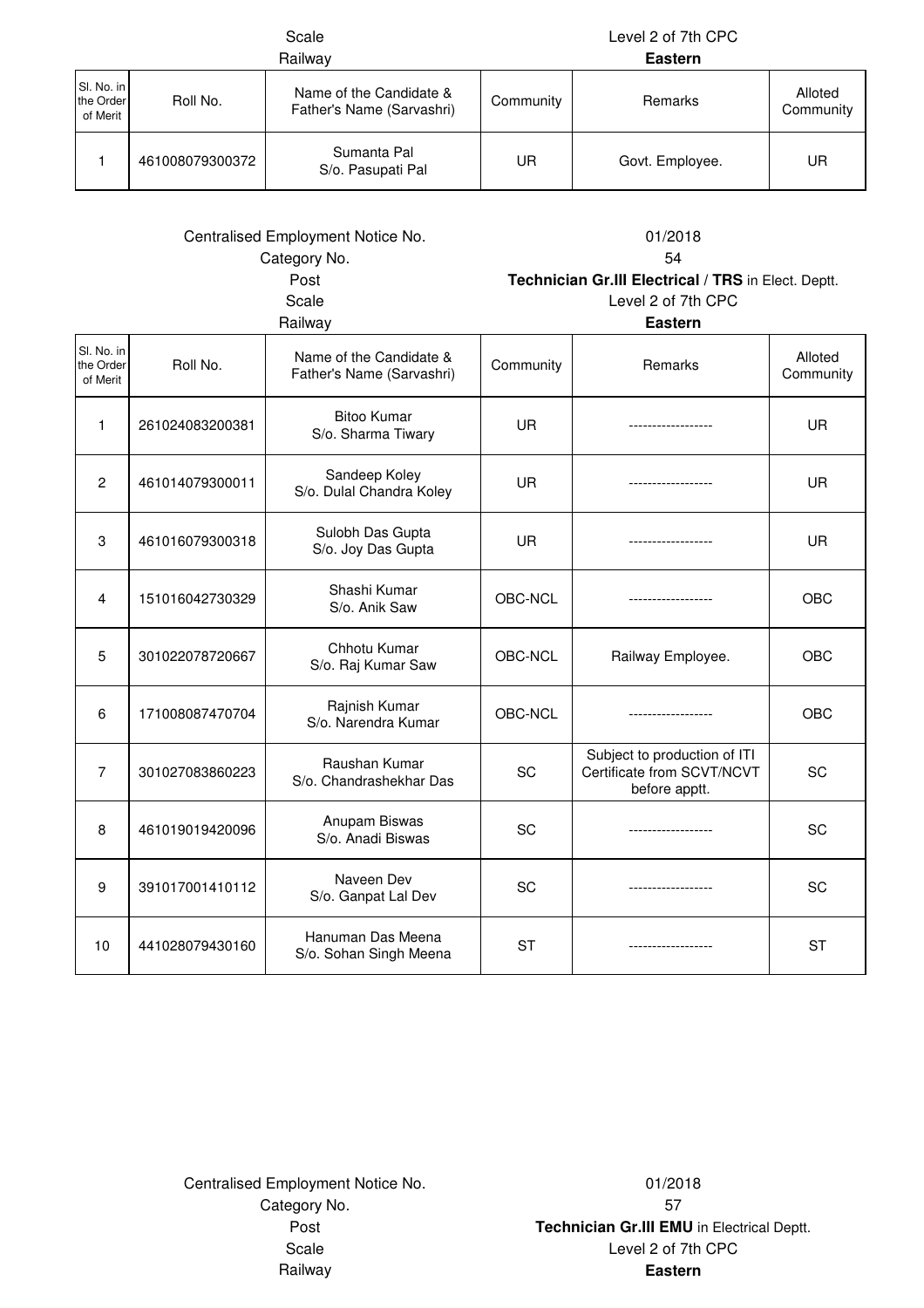| SI. No. in<br>the Order<br>of Merit | Roll No.        | Name of the Candidate &<br>Father's Name (Sarvashri) | Community | <b>Remarks</b> | Alloted<br>Community |
|-------------------------------------|-----------------|------------------------------------------------------|-----------|----------------|----------------------|
|                                     | 421006088250435 | Gautam Kumar<br>S/o. Sunil Singh                     | UR        |                | UR                   |
| 2                                   | 261022083200063 | Markandey Choudhary<br>S/o. Ramekbal Choudhary       | OBC-NCL   |                | <b>OBC</b>           |

# Centralised Employment Notice No. 01/2018 Category No. 59

Scale Level 2 of 7th CPC Railway **Eastern** Post **Technician Gr.III Fitter** in Electrical Deptt.

| SI. No. in<br>the Order<br>of Merit | Roll No.        | Name of the Candidate &<br>Father's Name (Sarvashri) | Community | Remarks           | Alloted<br>Community |
|-------------------------------------|-----------------|------------------------------------------------------|-----------|-------------------|----------------------|
|                                     | 461002079290110 | Ranjan Dua<br>S/o. Ajoy Kumar Dua                    | UR        |                   | UR                   |
| $\overline{c}$                      | 461018081161982 | Uttam Kumar Das<br>S/o. Gobinda Das                  | <b>UR</b> | Railway Employee. | UR                   |
| 3                                   | 421002093490089 | Santosh Kumar<br>S/o. Naresh Singh                   | UR.       |                   | UR                   |
| 4                                   | 461006081161653 | Jayanta Mondal<br>S/o. Naba Gopal Mondal             | OBC-NCL   |                   | <b>OBC</b>           |
| 5                                   | 461025003620108 | Tarun Kumar Mondal<br>S/o. Late Anal Mondal          | <b>SC</b> |                   | SC                   |

| Centralised Employment Notice No.<br>Category No.<br>Post<br>Scale<br>Railway |                 |                                                      | 01/2018<br>60<br>Technician Gr.III Fitter in Electrical Deptt.<br>Level 2 of 7th CPC<br><b>Chittaranjan Locomotive Works</b> |         |                      |
|-------------------------------------------------------------------------------|-----------------|------------------------------------------------------|------------------------------------------------------------------------------------------------------------------------------|---------|----------------------|
| SI. No. in<br>the Order<br>of Merit                                           | Roll No.        | Name of the Candidate &<br>Father's Name (Sarvashri) | Community                                                                                                                    | Remarks | Alloted<br>Community |
|                                                                               | 461021079300223 | Amit Dev<br>S/o. Niranjan Dey                        | UR                                                                                                                           |         | UR                   |
| $\overline{2}$                                                                | 221027080020481 | Bheemraj Gurjar<br>S/o. Subudhi Ram Gurjar           | OBC-NCL                                                                                                                      |         | <b>OBC</b>           |

Centralised Employment Notice No. 01/2018 Category No. 63

Scale Level 2 of 7th CPC Railway **Chittaranjan Locomotive Works** Post **Technician Gr.III Fitter** in Mechanical Deptt.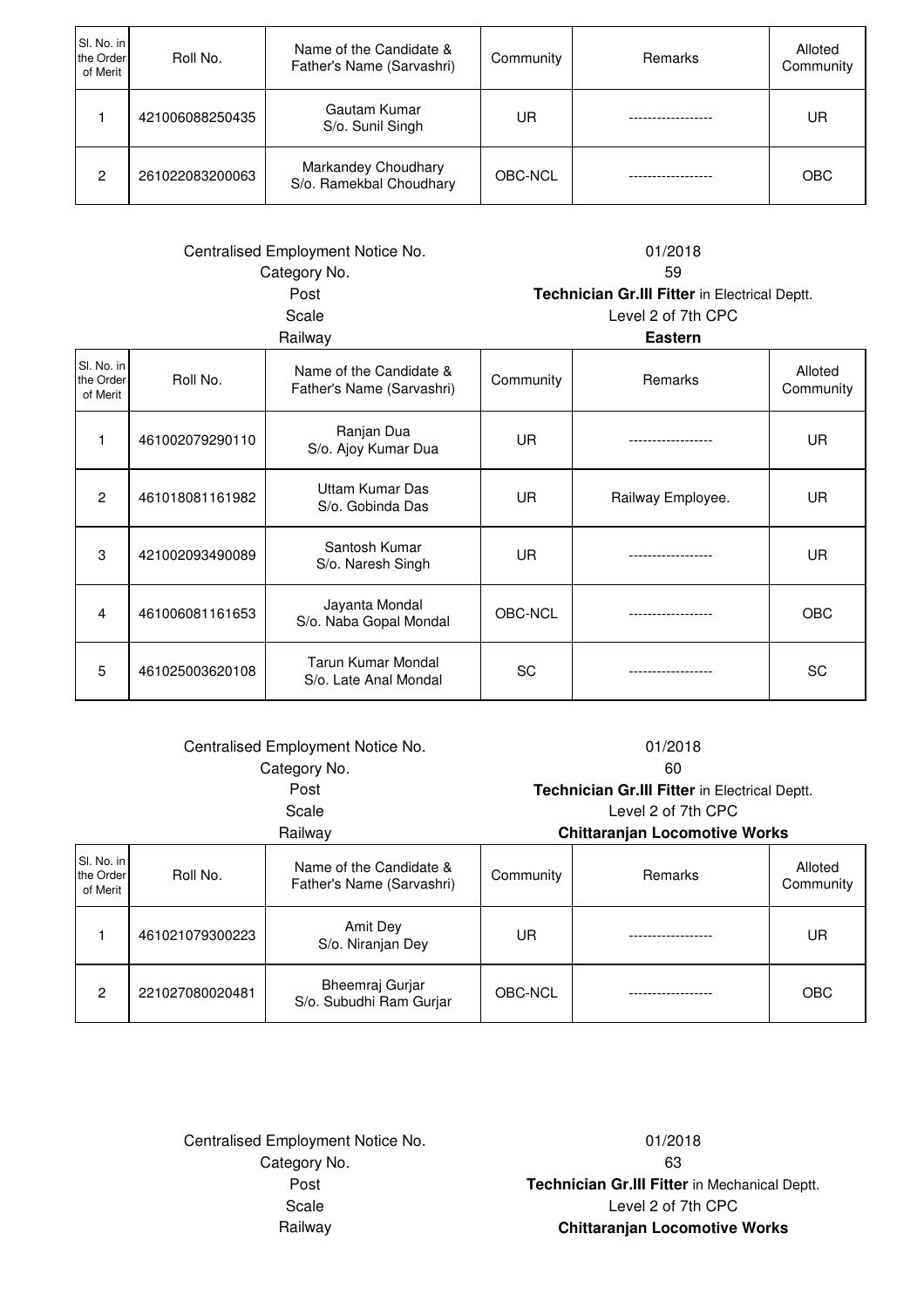| SI. No. in<br>the Order<br>of Merit | Roll No.        | Name of the Candidate &<br>Father's Name (Sarvashri) | Community | Remarks | Alloted<br>Community |
|-------------------------------------|-----------------|------------------------------------------------------|-----------|---------|----------------------|
|                                     | 361016079060096 | Sushil Majhi<br>S/o. Subodh Majhi                    | UR        |         | UR                   |

| Centralised Employment Notice No.<br>Category No. |                 | 01/2018<br>66                                        |                                                                           |                 |                      |
|---------------------------------------------------|-----------------|------------------------------------------------------|---------------------------------------------------------------------------|-----------------|----------------------|
| Post<br>Scale                                     |                 |                                                      | Technician Gr.III Fitter (Workshop) in Mech. Deptt.<br>Level 2 of 7th CPC |                 |                      |
|                                                   |                 | Railway                                              |                                                                           | <b>Eastern</b>  |                      |
| Sl. No. in<br>the Order<br>of Merit               | Roll No.        | Name of the Candidate &<br>Father's Name (Sarvashri) | Community                                                                 | Remarks         | Alloted<br>Community |
| 1                                                 | 361013079060091 | Aswani Kumar Mohapatra<br>S/o. Gourahari Mohapatra   | <b>UR</b>                                                                 |                 | UR                   |
| $\overline{2}$                                    | 301015085750576 | Shobha Kant<br>S/o. Radha Raman Mishra               | <b>UR</b>                                                                 |                 | UR                   |
| 3                                                 | 461011028500030 | Supriya Banerjee<br>S/o. Uttam Banerjee              | <b>UR</b>                                                                 |                 | UR                   |
| 4                                                 | 461015079300007 | Saikat Roy<br>S/o. Dilip Roy                         | <b>UR</b>                                                                 |                 | UR                   |
| 5                                                 | 361016021350016 | Jyotirmaya Sahu<br>S/o. Sibaprasad Sahu              | OBC-NCL                                                                   | --------------- | <b>OBC</b>           |
| 6                                                 | 361029088940030 | Jitendra Kumar Sahu<br>S/o. Drona Chandra Sahu       | OBC-NCL                                                                   | -------------   | OBC                  |
| 7                                                 | 461002079300367 | Pratick Kumar Mandal<br>S/o. Prosanta Kumar Mandal   | SC                                                                        |                 | SC                   |
| 8                                                 | 361014079820156 | Dibyajiban Parida<br>S/o. Fakira Parida              | SC                                                                        |                 | SC                   |
| 9                                                 | 461011081162026 | Krishanu Sarkar<br>S/o. Kishore Sarkar               | SC                                                                        | Govt. Employee. | SC                   |
| 10                                                | 361020048740112 | Netranand Urma<br>S/o. Shankarsan Urma               | SC                                                                        |                 | SC                   |
| 11                                                | 461003081163090 | Pankaj Sikdar<br>S/o. Anil Sikdar                    | SC                                                                        |                 | SC                   |
| 12                                                | 261012113290124 | Sushil Tirkey<br>S/o. Dibya Tirkey                   | <b>ST</b>                                                                 |                 | <b>ST</b>            |
| 13                                                | 361005079840203 | Arun Kumar Lakra<br>S/o. Chrishtopher Lakra          | <b>ST</b>                                                                 |                 | <b>ST</b>            |
| 14                                                | 391017086590408 | Nibiraj Meena<br>S/o. Jagdeesh Meena                 | <b>ST</b>                                                                 |                 | <b>ST</b>            |

Centralised Employment Notice No. 01/2018 Category No. 64

Scale Level 2 of 7th CPC Railway **Eastern** Post **Technician Gr.III Machinist (Workshop)**  in Mechanical Deptt.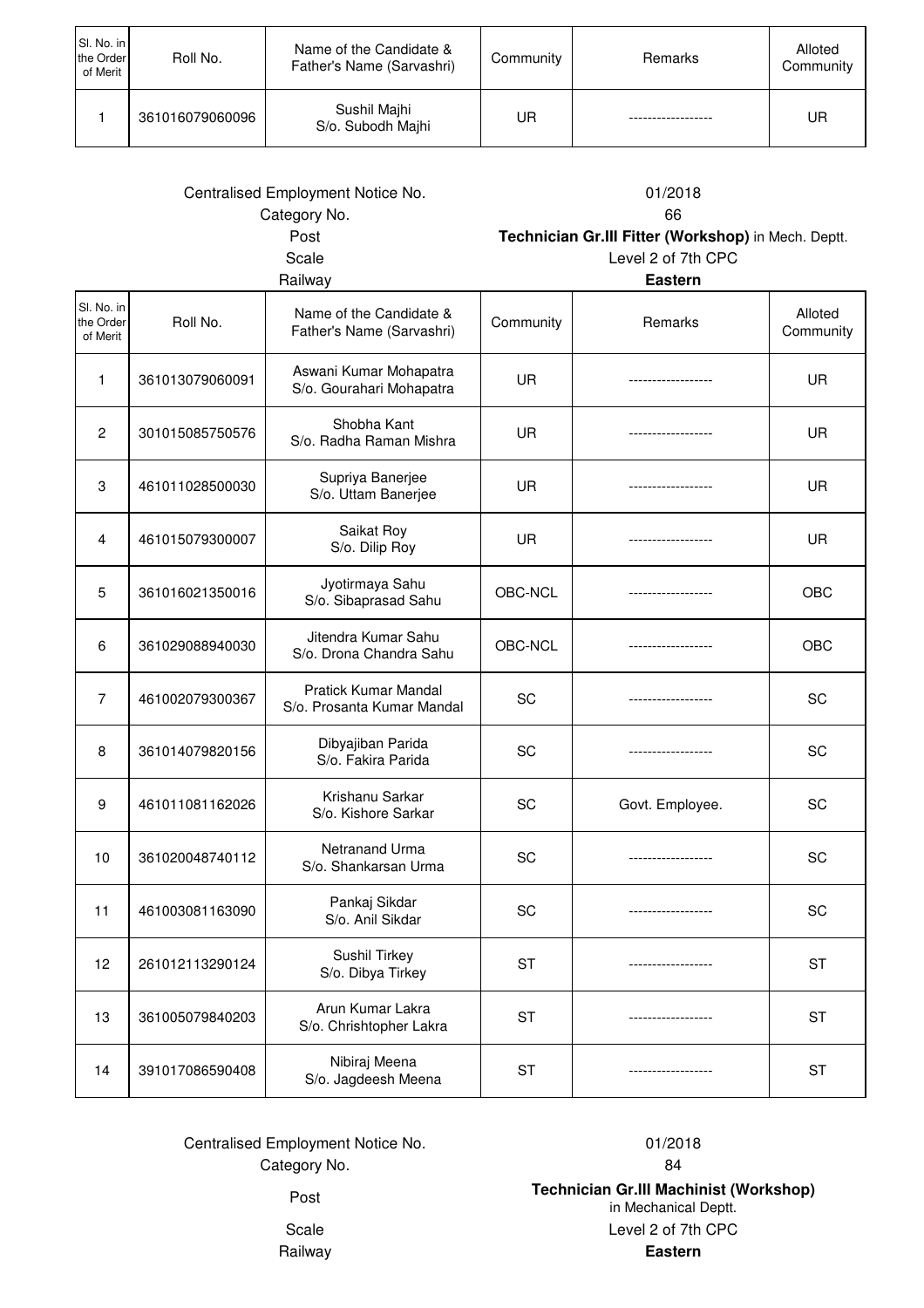| SI. No. in<br>the Order<br>of Merit | Roll No.        | Name of the Candidate &<br>Father's Name (Sarvashri) | Community | Remarks            | Alloted<br>Community |
|-------------------------------------|-----------------|------------------------------------------------------|-----------|--------------------|----------------------|
| $\mathbf{1}$                        | 461015079320379 | Debkumar Mukhopadhyay<br>S/o. Hiralal Mukhopadhyay   | <b>UR</b> | ---------------    | <b>UR</b>            |
| $\overline{2}$                      | 461029019420407 | <b>Amit Biswas</b><br>S/o. Anil Biswas               | <b>UR</b> |                    | UR                   |
| 3                                   | 461009079310042 | Dipankar Khan<br>S/o. Sailen Khan                    | <b>UR</b> | ------------------ | <b>UR</b>            |
| $\overline{4}$                      | 231011086830046 | <b>Jitender</b><br>S/o. Chander Hans                 | <b>UR</b> | ------------------ | <b>UR</b>            |
| 5                                   | 461022081162178 | Argha Das<br>S/o. Dulal Chandra Das                  | <b>UR</b> | .                  | <b>UR</b>            |
| 6                                   | 461014081162792 | Prosenjit Aich<br>S/o. Dilip Kumar Aich              | <b>UR</b> | ------------------ | <b>UR</b>            |
| $\overline{7}$                      | 421020095770278 | Indrajeet Kumar<br>S/o. Nageshwar Pandey             | <b>UR</b> |                    | <b>UR</b>            |
| 8                                   | 461025018970193 | Koushik Ghosh<br>S/o. Ujjwal Ghosh                   | OBC-NCL   |                    | <b>OBC</b>           |
| 9                                   | 461002081162219 | Pradip Patra<br>S/o. Bhakta Ranjan Patra             | OBC-NCL   |                    | <b>OBC</b>           |
| 10                                  | 461010081162753 | Shuvashish Tarafdar<br>S/o. Jharu Tarafdar           | SC        | -----------------  | SC                   |

## Centralised Employment Notice No. 01/2018 Category No. 2008 2012 126

Scale Level 2 of 7th CPC **Post Technician Gr.III Refrigeration & Air Conditioning** in Electrical Deptt.

| Railway                             |                 |                                                      | <b>Eastern</b> |         |                      |
|-------------------------------------|-----------------|------------------------------------------------------|----------------|---------|----------------------|
| SI. No. in<br>the Order<br>of Merit | Roll No.        | Name of the Candidate &<br>Father's Name (Sarvashri) | Community      | Remarks | Alloted<br>Community |
|                                     | 461030018970446 | Sourav Rakshit<br>S/o. Ajit Kr Rakshit               | OBC-NCL        |         | <b>OBC</b>           |

Centralised Employment Notice No. 01/2018 Category No. 2008 2012 134

Post **Technician Gr.III Signal** in S&T Deptt. Scale Level 2 of 7th CPC Railway **Eastern**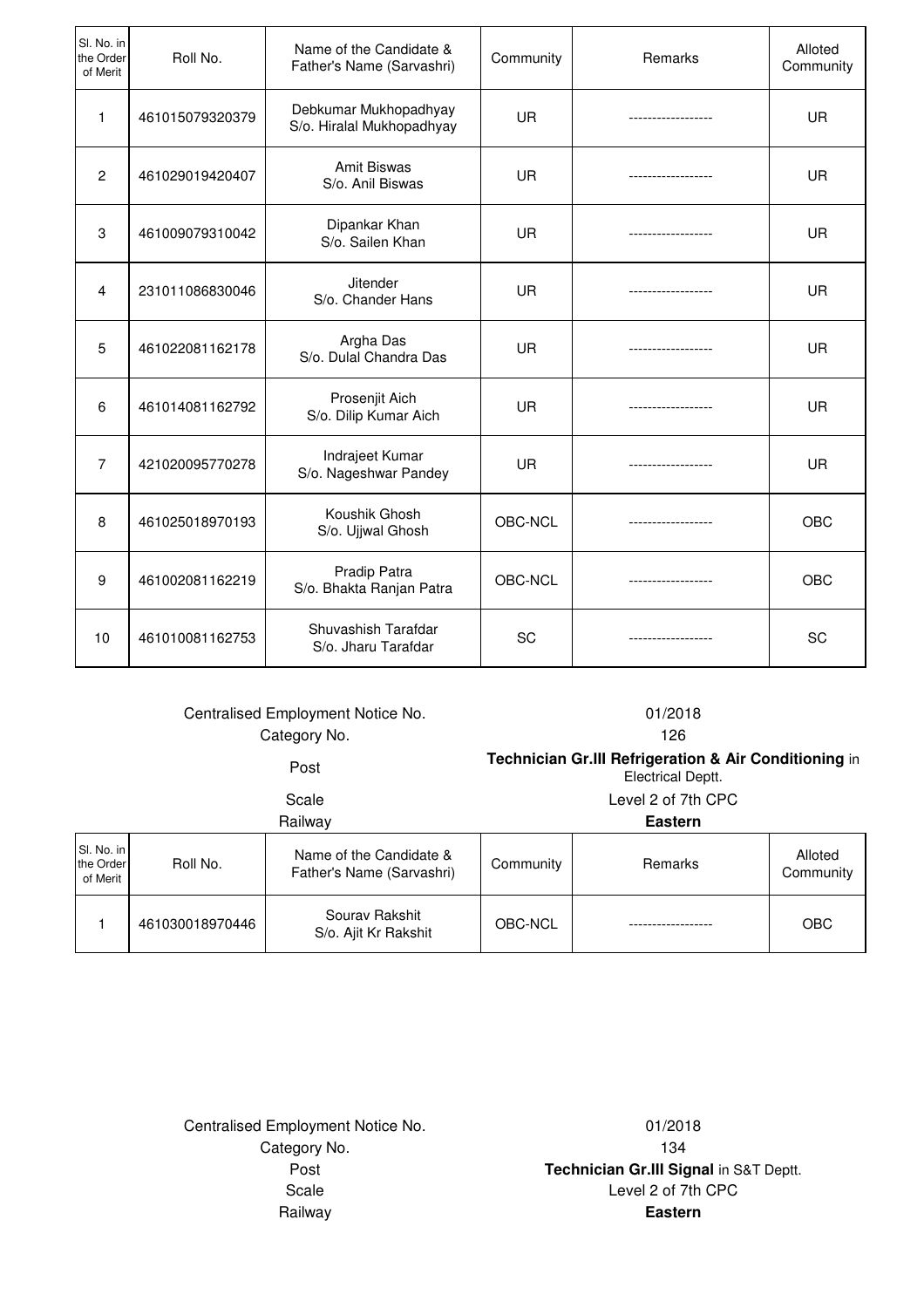| SI. No. in<br>the Order<br>of Merit | Roll No.        | Name of the Candidate &<br>Father's Name (Sarvashri) | Community | <b>Remarks</b>              | Alloted<br>Community |
|-------------------------------------|-----------------|------------------------------------------------------|-----------|-----------------------------|----------------------|
|                                     | 461010019420106 | Roni Roy<br>S/o. Nani Roy                            | UR        |                             | UR.                  |
| $\mathcal{P}$                       | 461015079320091 | Abhishek Kumar<br>S/o. Shiv Shambhu Prasad           | UR        |                             | UR                   |
| 3                                   | 361020079080120 | Biveka Ranjan Bharti<br>S/o. Binod Singh             | OBC-NCL   |                             | <b>OBC</b>           |
| 4                                   | 461023018970664 | Animesh Kundu<br>S/o. Shibdas Kundu                  | OBC-NCL   | Employee of Bank of Baroda. | <b>OBC</b>           |
| 5                                   | 461002019420118 | Surajit Kisku<br>S/o. Sanatan Kisku                  | <b>ST</b> |                             | ST                   |

| Centralised Employment Notice No.   |                 |                                                      | 01/2018   |                                                   |                      |
|-------------------------------------|-----------------|------------------------------------------------------|-----------|---------------------------------------------------|----------------------|
|                                     |                 | Category No.                                         |           | 136                                               |                      |
|                                     |                 | Post                                                 |           | Technician Gr.III Telecommunication in S&T Deptt. |                      |
|                                     |                 | Scale                                                |           | Level 2 of 7th CPC                                |                      |
|                                     |                 | Railway                                              |           | <b>Eastern</b>                                    |                      |
| SI. No. in<br>the Order<br>of Merit | Roll No.        | Name of the Candidate &<br>Father's Name (Sarvashri) | Community | Remarks                                           | Alloted<br>Community |
| 1                                   | 461022079300113 | Rajib Majumdar<br>S/o. Karuna Majumdar               | <b>UR</b> |                                                   | UR.                  |
| $\overline{2}$                      | 461023081162377 | Souvik Maiti<br>S/o. Late Pulak Kr Maiti             | <b>UR</b> |                                                   | <b>UR</b>            |
| 3                                   | 461008004810076 | Soumitra Halder<br>S/o. Niranjan Halder              | <b>UR</b> |                                                   | UR.                  |
| $\overline{4}$                      | 461007079300121 | Sudipa Sil<br>D/o. Tarun Kumar Sil                   | OBC-NCL   |                                                   | OBC                  |

| Centralised Employment Notice No.<br>Category No. |                 | 01/2018<br>142                                                      |           |                                      |                      |
|---------------------------------------------------|-----------------|---------------------------------------------------------------------|-----------|--------------------------------------|----------------------|
| Post                                              |                 | Technician Gr.III Turner in Mechanical Deptt.<br>Level 2 of 7th CPC |           |                                      |                      |
| Scale<br>Railway                                  |                 |                                                                     |           | <b>Chittaranjan Locomotive Works</b> |                      |
| SI. No. in<br>the Order<br>of Merit               | Roll No.        | Name of the Candidate &<br>Father's Name (Sarvashri)                | Community | Remarks                              | Alloted<br>Community |
|                                                   | 301006077590229 | Ramesh Kumar<br>S/o. Nand Kumar Paswan                              | <b>SC</b> |                                      | SC                   |

Centralised Employment Notice No. 01/2018 Category No. 2008 2012 149

Post **Technician Gr.III Welder** in Mechanical Deptt. Scale Level 2 of 7th CPC Railway **Eastern**